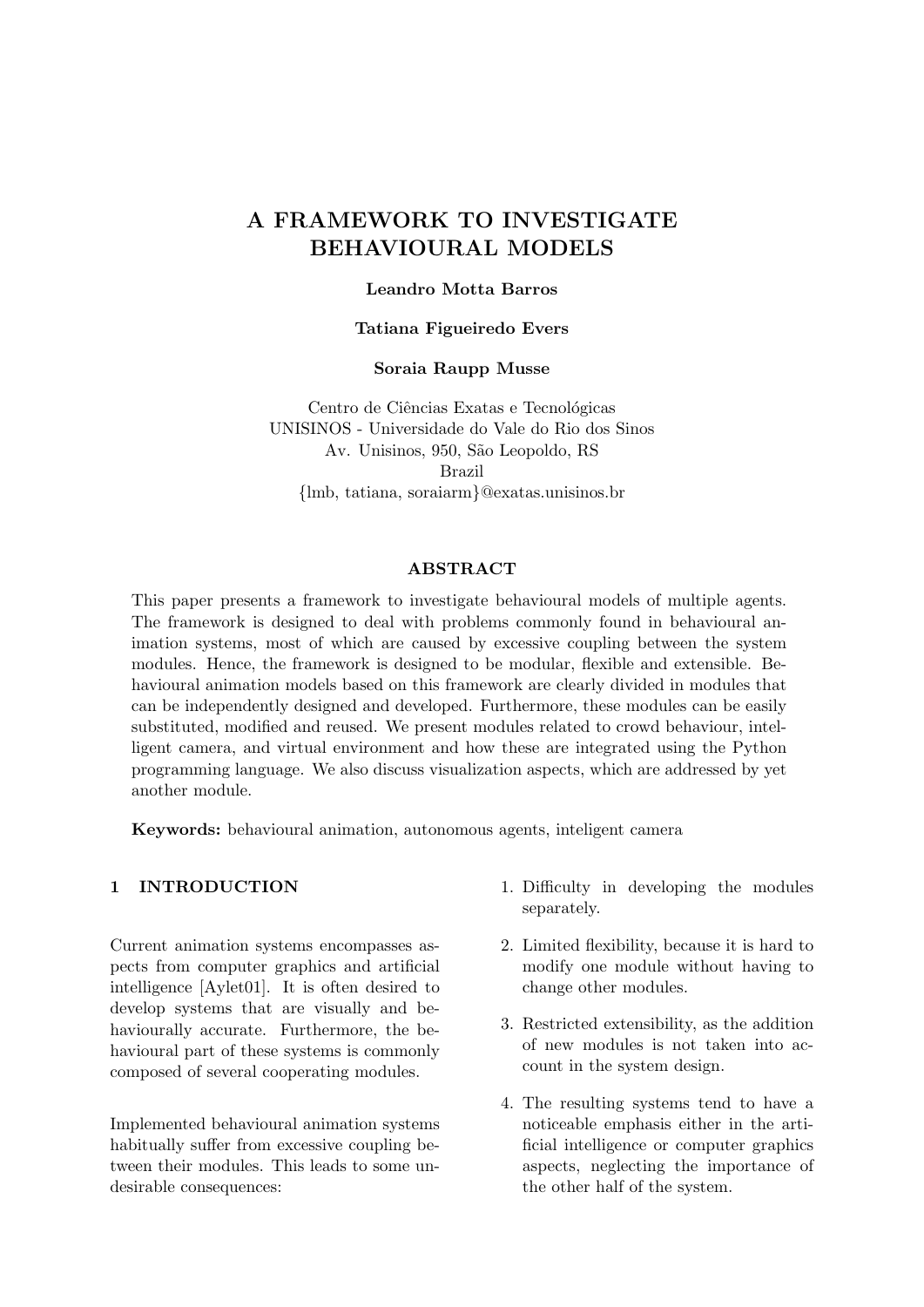In this paper we describe an open framework to investigate behavioural models of multiple agents that deals with these problems.

In the next section we review previous work. Then we describe the organization of our framework. Section 4 presents topics related to visualization. And finally, conclusions are given in Section 5.

# 2 RELATED WORK

Previous research on behavioural modeling has mainly focused on various methods for providing virtual agents endowed with levels of autonomy. Reynolds [Reyno87][Reyno99] described a distributed behaviour model for simulating flocks formed by actors endowed with perception skills. The Helbing's team [Treib99] describes methods to simulate the movement of pedestrians. Mataric [Matar94] and Noser [Noser96] developed local rules for controlling collective behaviours. Tu and Terzopoulos [Tu94] have worked on behavioural animation for creating artificial life, where virtual agents are endowed with synthetic vision and perception of the environment. Blumberg [Blumb95] presented the problem of building autonomous animated creatures for interactive virtual environments, which are also capable of being directed at multiple levels, and Perlin [Perli96] describes Improv, a system for scripting interactive actors. Recently, some behavioural systems using classifier systems [Sanza01] and petri nets [Bicho01] are presented in order to provide autonomous behaviours to virtual agents. Kallmann et. al. [Kallm00] described ACE, a common environment for simulating virtual human agents.

Our framework describes an open architecture which enables the user to plug in different interdependent behavioural clients managed by the server. We use Python to integrate the scripts handled by the modules and in this paper we present the integration with three modules: crowd behaviour, intelligent camera and virtual environment.

# 3 FRAMEWORK

The ideal system should be flexible, extensible and efficient. Taking into account these goals, our model is divided into independent modules written in an object-oriented language. This separation helps to focus each module in its function. Furthermore, it is then easier to test, maintain and extend code. The next section describes all modules and the overall system architecture.

# 3.1 Behavioural Modules

The modules are:

1. Intelligent Camera (IC)

The IC module is responsible for the automatic location of camera during the simulation. In fact, the user can define the events he/she is interested to observe. IC is a very useful tool for example, when there are multiple agents in a dynamic environment, lots of events can trigger simultaneously or not, increasing the difficulty to visualize them. The IC is able to search for events specified according to a specific syntax, as shown in Table 1.

| Entity              | Task | Entity                    |
|---------------------|------|---------------------------|
| $\alpha$ agent $d$  | near | group                     |
| agent               | far  | agent < id >              |
| $\text{group} < id$ | near | $\langle$ place $\rangle$ |
| group               | far  | group                     |
| agent               | near | agent                     |
| $\text{group} < id$ | far  | group                     |
| agent               | near | $\langle$ place $\rangle$ |

Table 1: Events syntax

For instance, if a specific agent  $(\langle id \rangle = BOB)$ is near to the RESTAURANT ( $\langle$ place $\rangle$ ), then the camera will be positioned near to BOB. If the triggered event concerns a movement (e.g. if BOB is walking) then the camera will follow him. The IC behaviour of following or just stay fixed in a specific place is emergent as a function of the camera perception of triggered events.

# 2. Crowd (CROWD)

This section is related to ViCrowd [Musse01],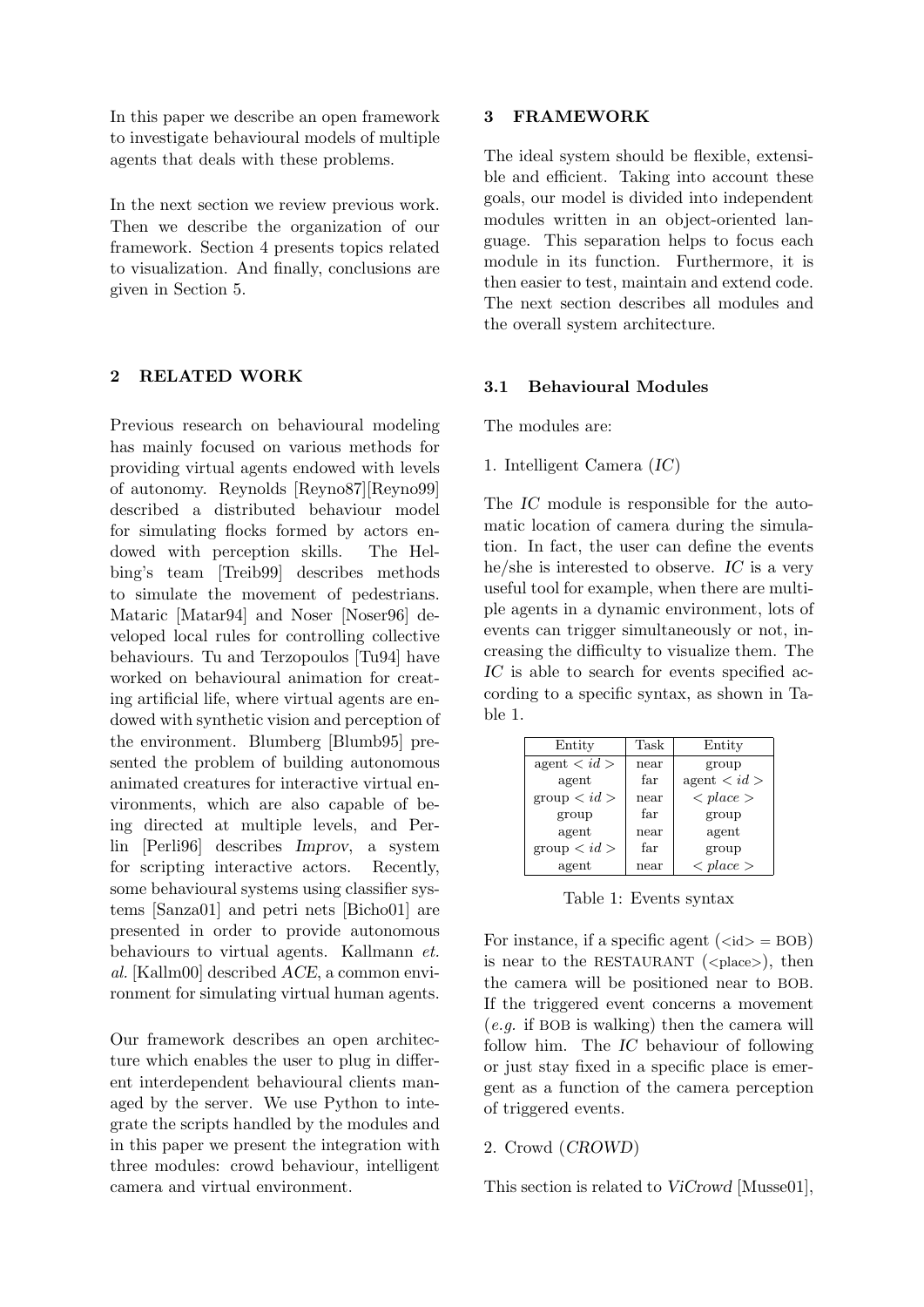a model for simulating crowds of humans in real-time. In this model, we deal with a hierarchy composed of virtual crowds, groups and individuals. The groups are the most complex structure that can be controlled with different degrees of autonomy. This autonomy refers to the extent to which the virtual agents are independent of the user intervention and also the amount of information needed to simulate crowds. Thus, depending on the complexity of the simulation, simple behaviours can be sufficient to simulate crowds. Otherwise, more complicated behavioural rules can be necessary, and in this case, they can be included in the simulation data in order to improve the realism of the animation. We present three different ways for controlling crowd behaviours:  $i$ ) by using innate and scripted behaviours;  $ii)$ by defining behavioural rules, using events and reactions, and,  $iii)$  by providing an external control to guide crowd behaviours in real time. The two main contributions of the ViCrowd model are: the possibility of increasing the complexity of group/agent behaviours according to the problem to be simulated, and the hierarchical structure based on groups to compose a crowd.

At a lower level, the individuals have a repertoire of basic behaviours that we call innate behaviours. An innate behaviour is defined as an "inborn" way to behave. Examples of individual innate behaviours are goal seeking behaviour, the ability to follow scripted or guided events/reactions, the way trajectories are processed and collisions avoided.

While the innate behaviours are included in the model, the specification of scripted behaviours is done by means of a script language. The groups of virtual agents whom we call  $\langle$  programmed groups apply the scripted behaviours and do not need user intervention during simulation. Using the script language, the user can directly specify the crowd or group behaviours. In the first case, the system automatically distributes the crowd behaviours among the existing groups. Moreover, externally controlled groups, <guided groups>, no longer obey their scripted behaviour, but act according to the external specification [Musse98].

Events and reactions have been used to represent behavioural rules. This reactive character of the simulation can be programmed in the script language (scripted control) or directly given by an external controller. We call the groups of virtual agents who apply the behavioural rules  $\langle$  *autonomous groups* $\rangle$ . Considering the levels of autonomy presented in this work, Figure 1 shows the priority criteria and Figure 2 shows an event treated by ViCrowd.



Figure 1: The behaviour priority



Figure 2: Scenes of simulation of evacuation due to a panic situation. Up-left and up right: before the panic situation, the crowd walks. Down-left and down right: crowd reacts because an event was generated when the statue becomes alive [Musse01].

# 3. Environment (ENV)

The ENV module is responsible for the management of information about the virtual environment (VE). This information can be the shortest path from a location to another, the location of obstacles and places, walkable regions, structured information inside the places (e.g. rooms), etc. The other modules that access ENV are CROWD, which needs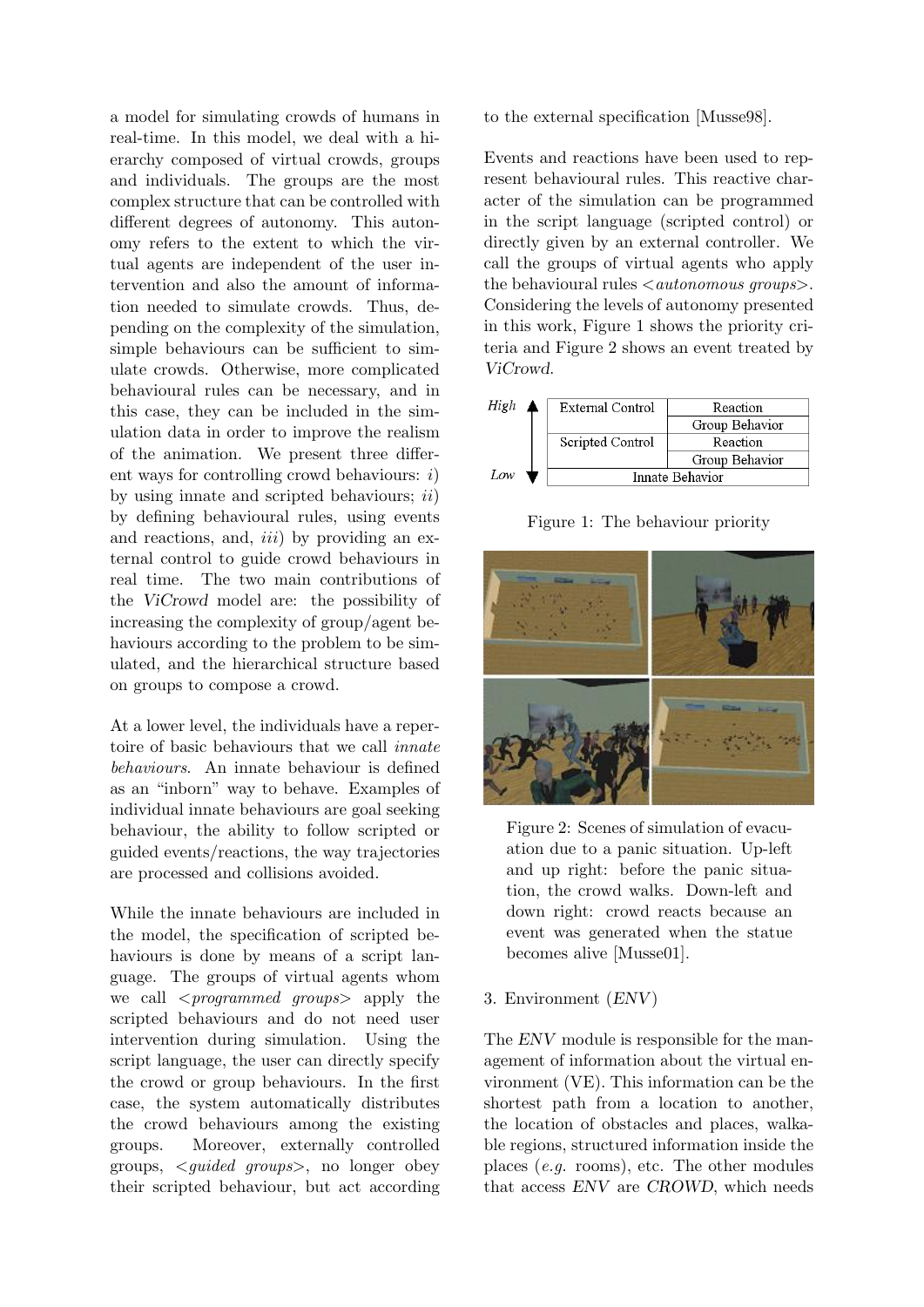positions of places and paths to reach them, and IC which needs information of places and objects to trigger events. The VE handled by ENV is a geometric file where visibility graphs are built, and then ENV is able to compute shortest paths and inform them to the other clients. Figure 3 shows the ENV tool where the VE is edited.



Figure 3: ENV tool

# 3.2 Main Module

The integration between the modules IC, CROWD and ENV is made using the Python language [Pytho00]. We have a main module in Python responsible for this integration. This module also sends geometrical information (position of agents and mobile objects) to the viewer module, as described in Section 4.

When one module needs some information from other modules, the Main Module is responsible for searching for this information, working like a server as shown in Figure 4.



Figure 4: Main Module integration

We use a client-server architecture, where Main is the server, and other modules are clients. The Main module is a different server, because it decides which methods will be called to respond to a specific query. For the moment, we have only LOCATIONAL queries, which requires location data, for example: The CROWD module asks to Main what is the restaurant's position in the environment. Main sends the query to the ENV module. In this case, Main translates the query and decides which method of ENV is more appropriate to respond this query. Then, it calls this method and send the result of this query to CROWD.

The decisions taken by the server to select which module can answer a given query are based on a set of rules. These rules define how the interaction between the clients will be managed by the server. We call this server an "active server", because it assumes some autonomous behaviours according to the rules. Figure 5 shows rules that specify which modules should answer LOCATIONAL queries. For instance, the first rule describes that queries for a specific PLACE have to be directed to the ENV module.

> SEND LOCATIONAL(PLACE) QUERY TO ENV SEND LOCATIONAL(AGENT) QUERY TO CROWD SEND LOCATIONAL(GROUP) QUERY TO CROWD

Figure 5: Rules for the "active-server"

# 3.3 Architecture

All modules are defined independently of each other using the object-oriented paradigm. We have public methods for communication between Main and the other modules. These methods depend on module functionality. For example, if a module needs a place position, then it should have one method to request this information. Each module should contain, at least, the following methods:

• Init (It initializes the module. It also sets a status flag signaling that the module is being used)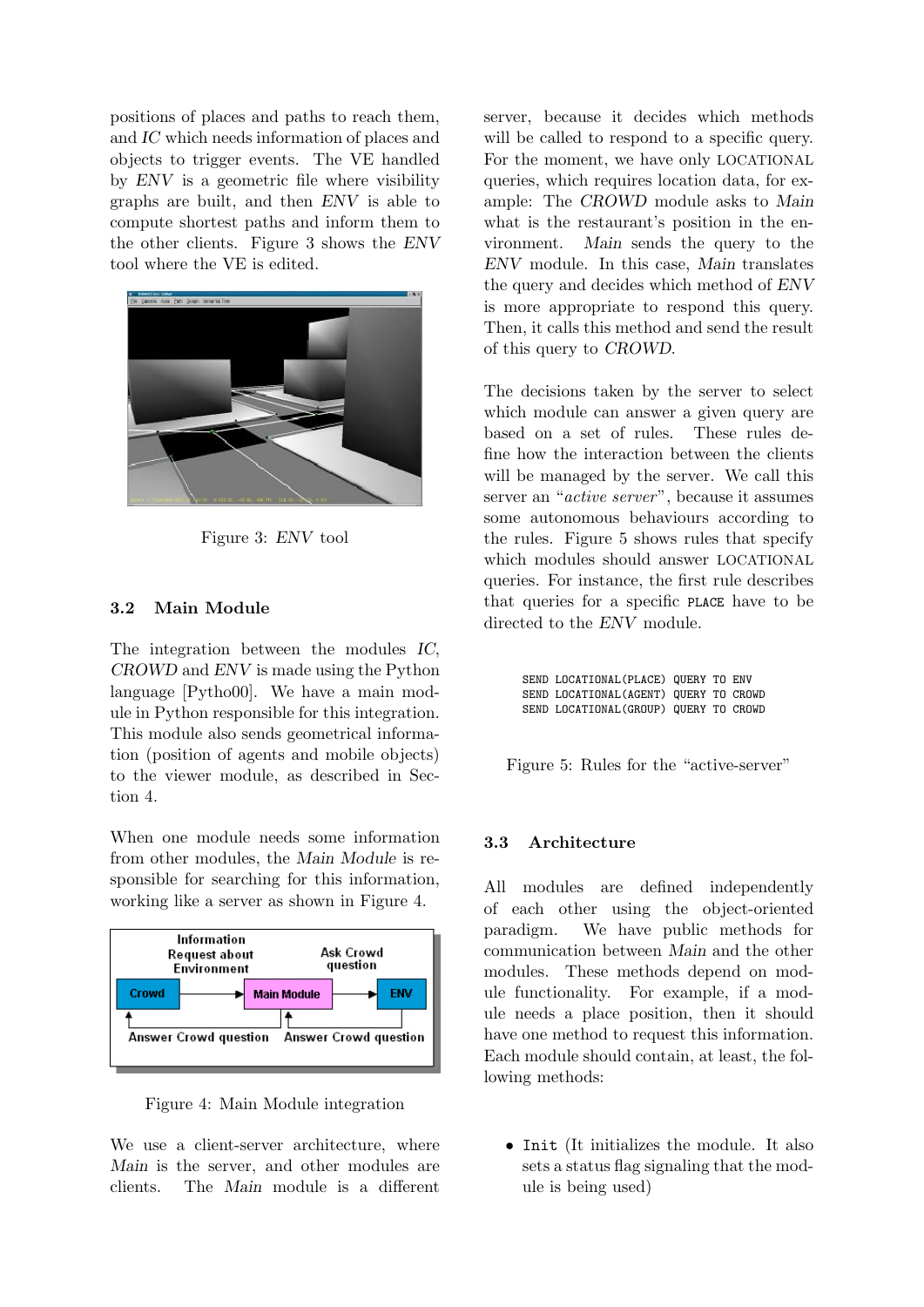- GetStatus (It returns the status flag that signals whether the module is being used or not)
- Query (It returns a list of queries to be solved by the server)
- Answer (It is used by the server to respond to the module's queries)
- Perform (It calls the main method of the module)

The Init method is called by the user to initialize the module and to inform to the Main Module that a specific client will be used.

For example:

$$
IC.Init() \t(1)
$$

The line (1) above initializes the IC module and sets a flag to indicate that this module is being used. GetStatus and Perform methods are used by the Main Module. The first one is used to verify whether the module was loaded by the user. The second method starts the main method of the module.

Moreover, we have a script language in Python for the users to define the simulation. The user specifies all information about the simulation and starts it. Consider, for example the script:

| Import Env                      | (1) |  |
|---------------------------------|-----|--|
| Import IC                       | (1) |  |
| Import Crowd                    | (1) |  |
| Import Main                     | (1) |  |
|                                 |     |  |
| IC.Init()                       |     |  |
| Crowd.Init()                    |     |  |
|                                 |     |  |
| IC.LoadFile("Camera.cfg")       |     |  |
| Env.LoadFile("Environment.dat") |     |  |
| Crowd.CreateCrowd("Crowd.cfg")  |     |  |
| Main.Run()                      |     |  |

The user imports the modules ENV, IC, CROWD and Main (1). Then IC and CROWD are initialized (2). IC.LoadFile method loads all definition of intelligent camera: events and entities to search during the simulation (3). Afterwards, Env.LoadFile loads all information about the environment described in Environment.dat file (4). Crowd.CreateCrowd method creates a crowd for the simulation from a configuration file (5). Finally, Main.Run starts the simulation (6).

Another important fact is the dependency between modules. This dependency is shown in Figure 6. The module IC depends on the modules ENV and CROWD, because these modules have the information that the intelligent camera needs to trigger events and position itself. The CROWD module depends on the ENV module, because it needs the environmental data that is owned by ENV.



Figure 6: Dependencies between modules

When the user calls the Main.Run function, the Main Module starts the simulation. For every loop of simulation, the Main Module treats the queries, calls the Perform methods and sends geometric information about the agents and camera position to the viewer module. Then, the viewers display the result of the simulation (see Section 4). Figure 7 shows the overview of our framework.



Figure 7: System Architecture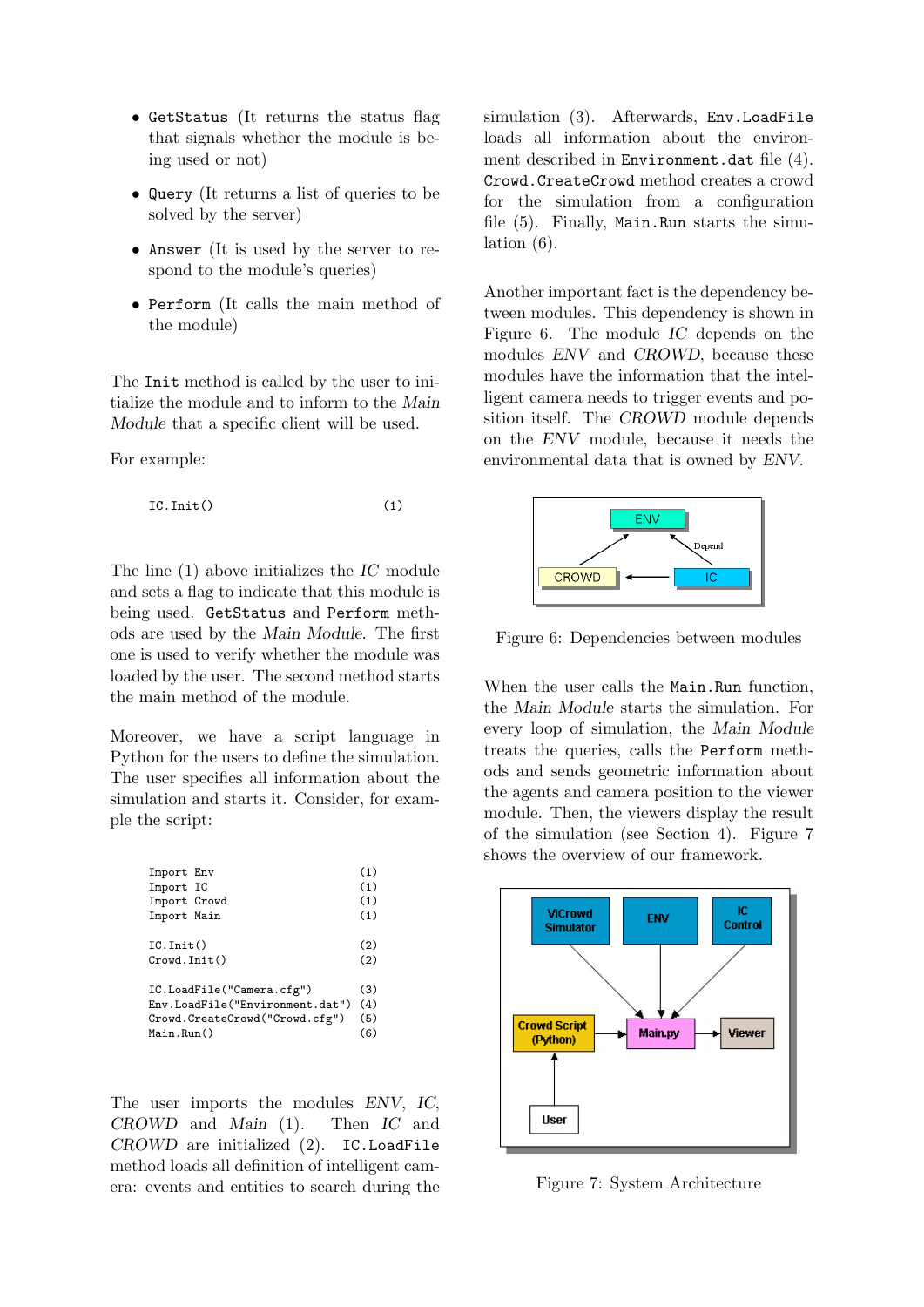#### 3.4 Case-study

To see how this system works in practice, we will study a sample simulation: the context is a panic situation. We have people walking on the street when a panic event is triggered. We use the IC, ENV and CROWD modules for this experiment. We define one event for IC to search during the simulation: a panic event. When this happens the camera shows people who are running. The CROWD module asks the Main Module where is the region to escape and then people start to go there. The Main Module sends CROWD queries to the ENV module and then returns the answer to CROWD. The CROWD simulator generates all crowd steps and send this to the viewer module. This simulation can be visualized in real time. In Figure 8 we can see an image of the simulation including 15 agents.



Figure 8: Panic simulation

We have two configuration files and one environment database: Crowd.cfg, Camera.cfg and Environment.dat. The Camera.cfg and Crowd.cfg files are described in Figures 9 and 10.

In the sample code we define one group, and their reactions when the panic event is triggered. And finally, Environment.dat is shown in Figure 11. It defines the obstacles (OBJ) and the exit positions (space position and rotation).

# 4 VISUALIZATION

In our framework, visualization is completely isolated from the behavioural model in order to work with any module. In fact, visualization is accomplished by a separate process

```
CROWD_SCRIPT
...
GR_0 GROUP_NATURE AUTONOMOUS
NB_AGENTS 13
PATH_DEFINITION FROM RESTAURANT
                TO PARK
GROUP_BEHAVIOR 2 ADAPTABILITY
           COLLISION_AVOIDANCE
END_GROUP
...
panic WHO GROUPS 1 GR_0
  WHEN FRAMES 310 1000
reaction1 panic
  GOTO 2 ESCAPE_AREAS
  CHANGE_EMOTION FEAR
end_reaction
```
Figure 9: Crowd configuration file

IC EVENT: WHEN GR\_0 NEAR ESCAPE\_AREAS

Figure 10: Camera configuration file

that runs concurrently with the process responsible for the behaviour.

The separation of the behaviour and visualization modules has two major benefits. First, it keeps the system components loosely coupled, which allows the development of both modules independently. With this separation, each module can be developed by an expert in its area. This helps to create a system that is equally good in artificial intelligence and computer graphics.

The second advantage is flexibility. The framework is not limited to a single viewer or a single behavioural model. In other words, it is possible to use the framework with a number of different viewers and behavioural models, where the only constraint is to generate rules to create the relationship between the modules. It is also important to emphasize that, since all the modules follow the same interface, it is possible to combine every viewer module with every behaviour module with minimal work. This is desirable because different viewers may be adequate for different situations or the same viewer may be adequate for several behavioural models.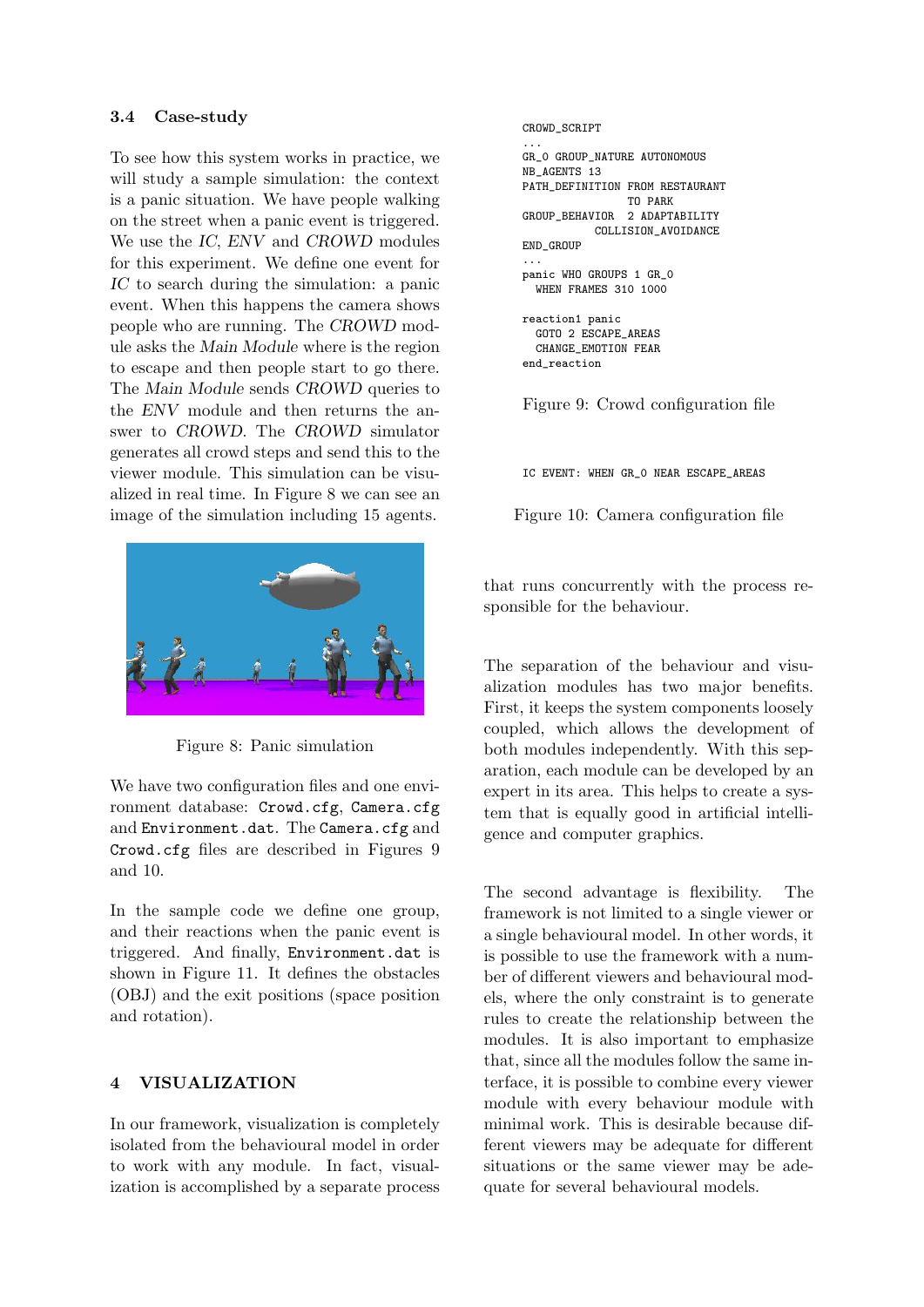```
RESTAURANT
POS ( -1609.88 0.00 0.66 )
ROT ( 0.87 0.00 -0.48 )
PARK
POS ( -727.00 0.00 -284.87 )
ROT ( 0.68 0.00 0.72 )
OBJ_0
    BOUDING_BOX <Dimension>
    LIST_OF_VERTEX <List>
    LIST_OF_FACES <List>
END_OBJECTS_INFO
```
Figure 11: Environment file

# 4.1 Integration Between Processes

In order to visualize the simulation, the viewer process must receive information from the simulator process. Hence, there must be a communication channel between them. This can be seen as a simple producer/consumer problem, in which the simulator produces data that is consumed by the viewer.

In our implementation, the communication between the processes uses shared memory. On each simulation step, the simulator writes to the shared memory all the relevant data about the simulated entities (this can include, for example, the position, orientation and type of every entity).

Synchronization issues must also be considered. It must be ensured that the viewer displays every frame generated by the simulator, i.e., the viewer must update its display for every simulation step. Furthermore, we must certify that the data on the shared memory is in a consistent state.

We are using a mutex-based scheme for synchronization. Whenever a process needs to read from or write to the shared memory, it must lock it. While the shared memory is locked, the other processes are not allowed to access it. After the data is read or written, the shared memory must be unlocked, in order to allow its access by other processes.

#### 4.2 Viewers

At this time we have two viewers developed for the framework. The first one is a simple OpenGL-based [Woo96] viewer called Caterva. The models (for agents and scenario) are read from files in Wavefront's OBJ format [Wavef91].

Caterva is designed to be capable of displaying a large number of agents. The 3D models it uses are very simple, using few polygons. It is limited to receive and display agents' position, orientation and colour. Caterva is shown in Figure 12.



Figure 12: The Caterva viewer

Our second viewer is named RTKrowd. It is based in the RTK Motion toolkit, a commercial product developed by Softimage [Softi01].

RTKrowd is a more realistic viewer, capable of displaying more complex models, with more polygons and textures. Also, it is not limited to display only the agents' position and orientation: RTKrowd's actors are capable to perform key-framed animations. The 3D models it uses are read from files in the Softimage's XSI format, which includes both geometry and animation. RTKrowd can be seen in Figure 13.



Figure 13: The RTKrowd viewer